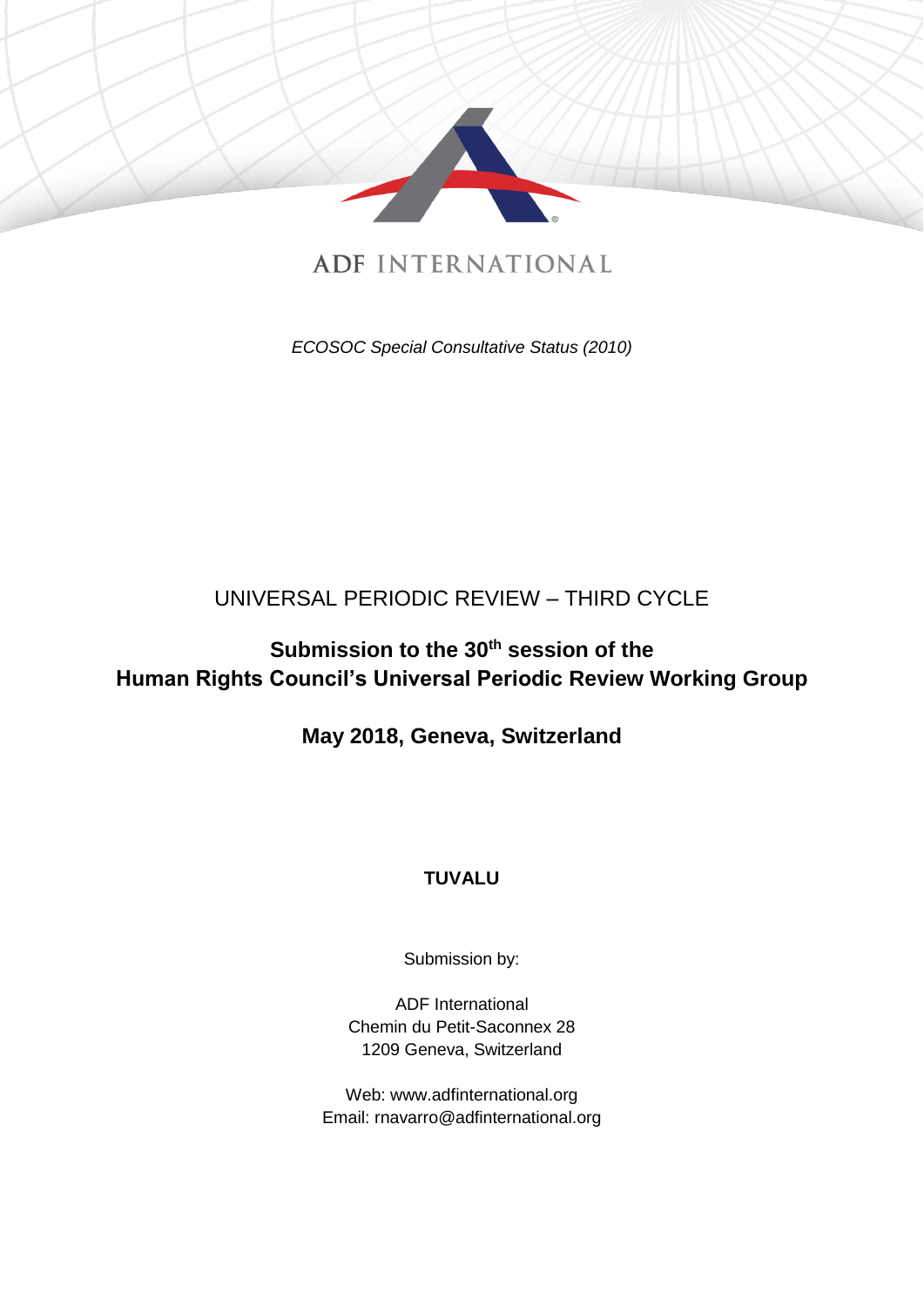#### **Introduction**

- 1. ADF International is a global alliance-building legal organization that advocates for religious freedom, life, and marriage and family before national and international institutions. As well as having ECOSOC consultative status with the United Nations (registered name "Alliance Defending Freedom"), ADF International has accreditation with the European Commission and Parliament, the Organization for Security and Co-operation in Europe, and the Organization of American States, and is a participant in the FRA Fundamental Rights Platform.
- 2. This report explains why Tuvalu should continue to affirm the sanctity of life on the part of all human beings, including the unborn, and why it should resist calls to liberalize access to abortion due to the fact that there is no international human right to abortion. It also deals with the issue of high levels of maternal mortality and morbidity in Tuvalu, as well as the need to protect and promote religious freedom in the country for all, including religious minorities.

#### **(a) Abortion**

- 3. The law regarding abortion in Tuvalu under sections 150 to 152 of the *Penal Code 1865* is modelled on the English *Offences against the Person Act 1861*, and provides that any person who administers any noxious thing or other means intended to procure the miscarriage of a woman is liable to ten years' imprisonment. A pregnant woman who undertakes or consents to this may be imprisoned for life, and a person who knowingly supplies the means of procuring an abortion may be imprisoned for five years.<sup>1</sup>
- 4. Section 227 of the Code, however, provides that a person acting in good faith and with reasonable care and skill will not be held criminally liable for performing a surgical operation upon an unborn child for the sake of preserving the pregnant woman's life when necessary. Section 214 of the Code also provides that a person shall not be guilty of wilfully causing a child to die in the womb if the act causing such to occur was performed in good faith in order to preserve the mother's life.<sup>2</sup>
- 5. Groups promoting more liberalized access to abortion worldwide, however, would like to see such access be made available on demand, and claim that it is not just a matter of improving maternal health and reducing maternal mortality and morbidity, but rather is an issue of fundamental human rights, of which abortion is supposedly one.

#### *The right to life in international law*

6. A so-called international "right to abortion" is incompatible with various provisions of international human rights treaties, in particular provisions on the right to life.

<sup>-</sup><sup>1</sup> United Nations Department of Economic and Social Affairs, "Tuvalu Abortion Policy," last accessed 5 th October 2017, available at: https://www.un.org/esa/population/publications/abortion/doc/tuvalu.doc. 2 Ibid.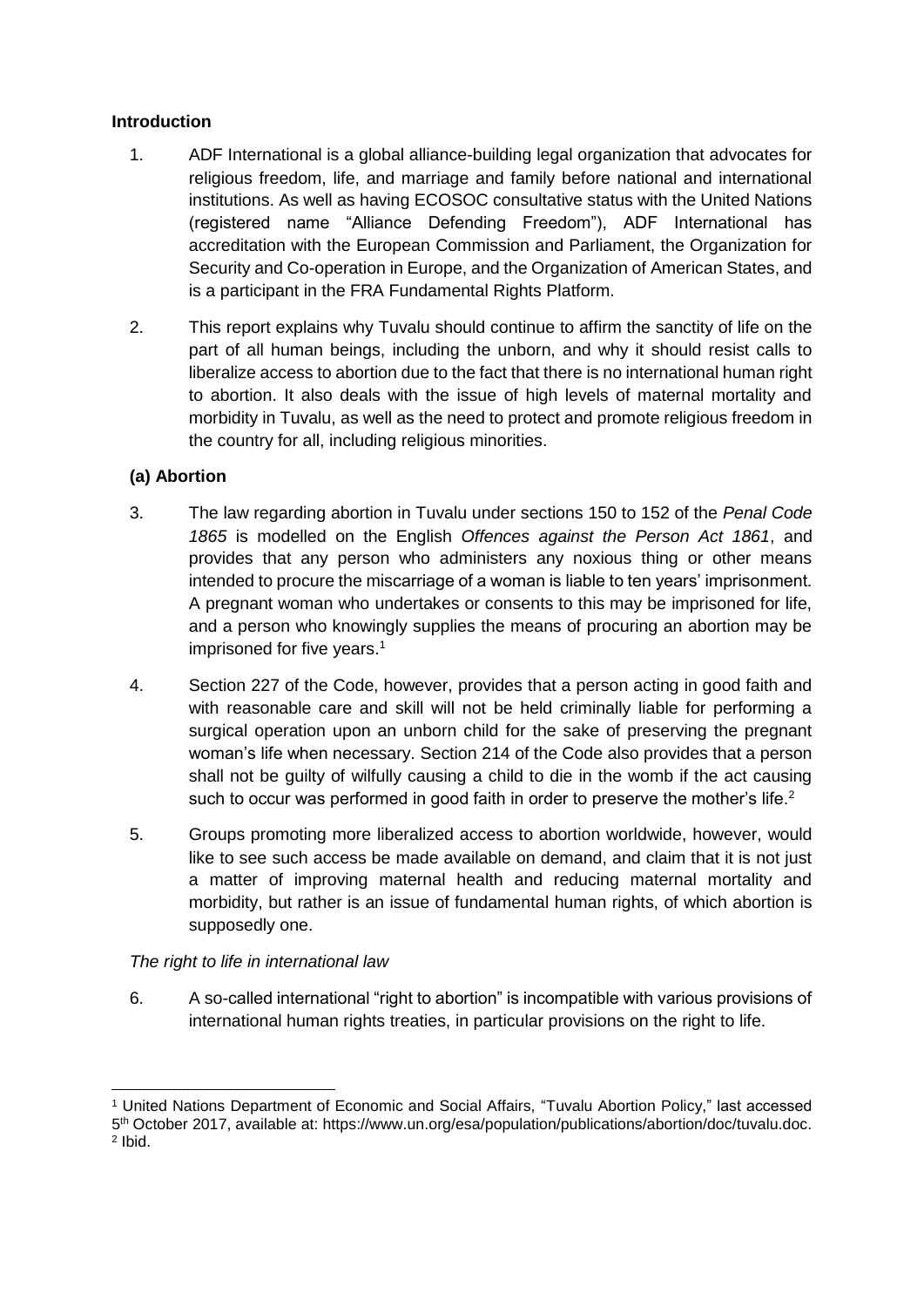- 7. Article 6(1) of the ICCPR states, "Every human being has the inherent right to life." The ICCPR's prohibition of the death penalty for pregnant women implicitly recognizes the right to life of the unborn.
- 8. Although the ICCPR allows for the death penalty to be imposed on both adult men and women, it explicitly prohibits applying the death penalty to pregnant women. Article 6(5) states that the "sentence of death shall not be imposed for crimes committed by persons below eighteen years of age and shall not be carried out on pregnant women." This clause must be understood as recognizing the unborn child's distinct identity from the mother and protecting the unborn child's right to life.
- 9. The *travaux préparatoires* of the ICCPR explicitly state that "the principal reason for providing in paragraph 4 [now Article 6(5)] of the original text that the death sentence should not be carried out on pregnant women was to *save the life of an innocent unborn child*."<sup>3</sup> Similarly, other early UN texts note that the intention of the paragraph "was inspired by humanitarian considerations and by *consideration for the interests of the unborn child*."<sup>4</sup>
- 10. The protection of unborn life is also found through an ordinary reading of the language in the preamble of the Convention on the Rights of the Child (CRC). The preamble states that "the child, by reason of his physical and mental immaturity, needs special safeguards and care, including appropriate legal protection, *before as well as after birth*."
- 11. Article 1 of the CRC defines a child as "every human being below the age of eighteen years." This provides an upper limit as to who is a child, but does not provide a lower limit on when the status of "child" attaches. Moreover, Article 6 of the CRC holds that "States Parties recognize that every child has the inherent right to life. States Parties shall ensure to the maximum extent possible the survival and development of the child." Viewed in the context of the preamble, both Articles 1 and 6 of the CRC indicate recognition and protection of unborn life.

#### *Legalizing abortion does not make it safe*

- 12. The medical infrastructure in many developing countries is poor, with an inadequate number of trained health professionals and unsanitary, poorly-equipped health facilities. Women who receive abortions will still face the same poor conditions faced by women who give birth and deal with similar complications, such as bleeding and infection. Providing more access to abortion will mean more women will suffer from abortion complications.
- 13. High rates of maternal mortality have less to do with the legality of abortion per se than with an inability to access obstetric care, lack of information, and lack of health workers, especially in the case of women living in poverty and in rural areas. Further,

<sup>-</sup><sup>3</sup> A/C.3/SR.819, para. 17 & para. 33; In accordance with the Article 32 of the Vienna Convention, the travaux préparatoires are considered to be a "supplementary means of interpretation."

<sup>&</sup>lt;sup>4</sup> Commission on Human Rights, 5<sup>th</sup> Session (1949), 6<sup>th</sup> Session (1950), 8<sup>th</sup> Session (1952), A/2929, Chapter VI, Article 10.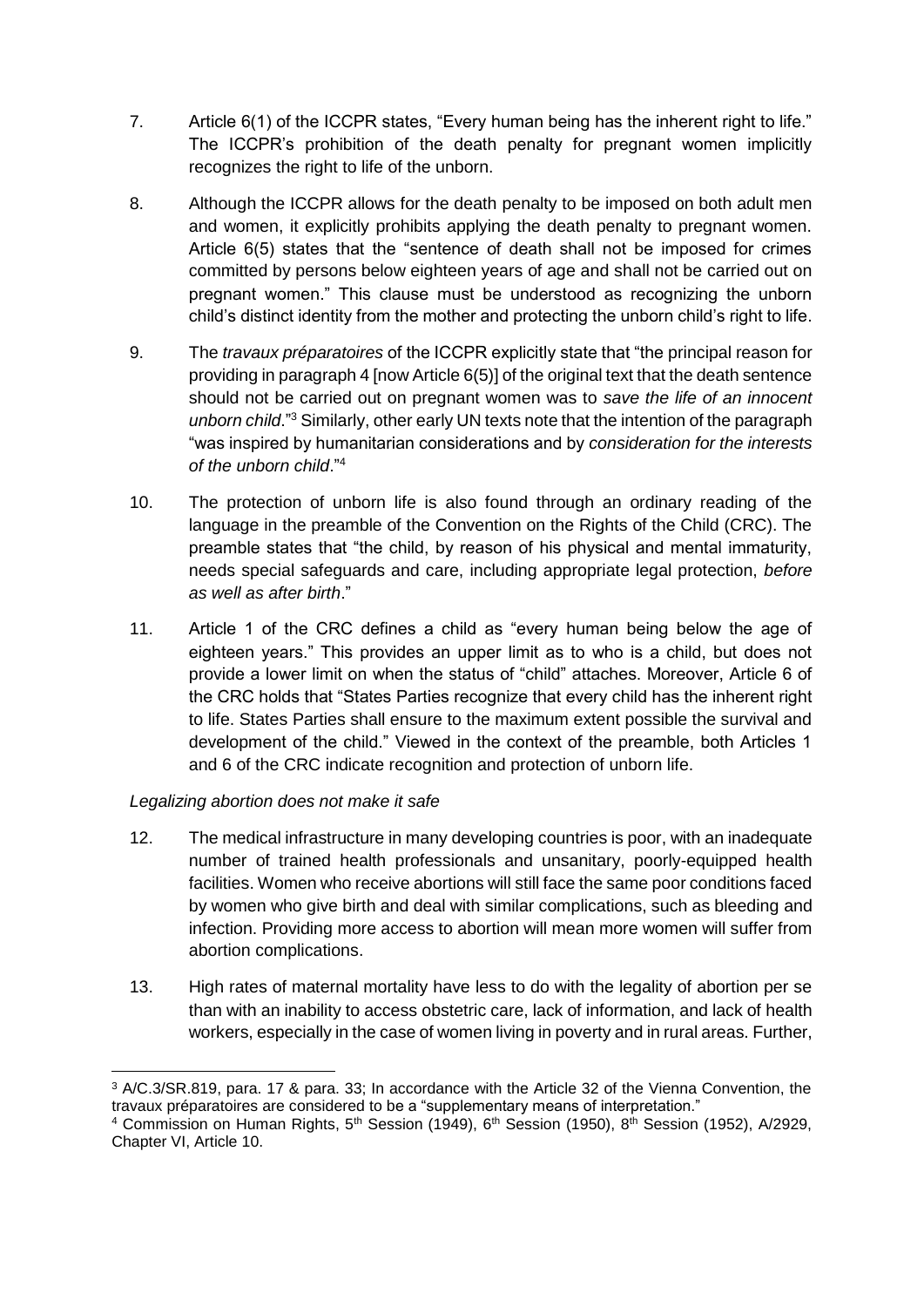abortion can never be safe because it takes the life of the unborn child, and harms the mother through the loss of her child.

- 14. Precise data on the health-care system, rates of maternal mortality and morbidity, and unmet need for medical personnel in Tuvalu is unavailable. Nevertheless, there is only one hospital in the entire country, the Princess Margaret Hospital in Funafuti. Tuvalu is made up of 9 islands and they are all located relatively remotely from each other, making the hospital difficult to access for those not resident in the capital.
- 15. The total health budget in 2010 was AU\$4,696,042. Given that there are around 11,000 residents in the country, this amounts to less than \$500 allocated to each individual for their health-care. Satellite clinics on the outer islands are generally staffed only with a nurse and a midwife.
- 16. The World Health Organization (WHO) recommends a minimum of four prenatal visits with trained health workers, in order to prevent, detect, and treat any health problems. Although it has been estimated that in 2007 97% of pregnant women in Tuvalu received some level of prenatal care during their pregnancies, it was estimated by UNICEF that almost a third of them did not have the minimum of four visits recommended by the WHO.<sup>5</sup>

#### *Reducing recourse to abortion*

- 17. Tuvalu must focus on introducing measures to reduce recourse to abortion, instead of focusing on legalizing it, in line with paragraph 8.25 of the Programme of Action of the International Conference on Population and Development. Measures to reduce abortion include improving access to education, which empowers women and leads to social and economic development, as well as facilitating healthy decision-making.
- 18. Almost all maternal deaths, wherever they occur, are preventable, particularly when skilled birth attendants are present to manage complications and the necessary drugs are available, such as oxytocin (to prevent haemorrhage) and magnesium sulphate (to treat pre-eclampsia). Problems often include a lack of drugs and poor infrastructure, such as no electricity or running water and inaccessibility of hospitals due to weather conditions.
- 19. These issues must be remedied, but frequent calls to increase legal abortion access as a necessary precondition to solving them are misguided. Legalizing abortion also does not guarantee that pregnancy and childbirth will become safer, and providing more access to abortion will mean more women will suffer from abortion complications.
- 20. Tuvalu must focus on helping women get through pregnancy and childbirth safely, rather than helping women end their pregnancies. Resources must focus on

<sup>-</sup><sup>5</sup> UNICEF, "Maternal Health, Antenatal Care, Current Status + Progress," last accessed 5<sup>th</sup> October 2017, available at: https://data.unicef.org/topic/maternal-health/antenatal-care.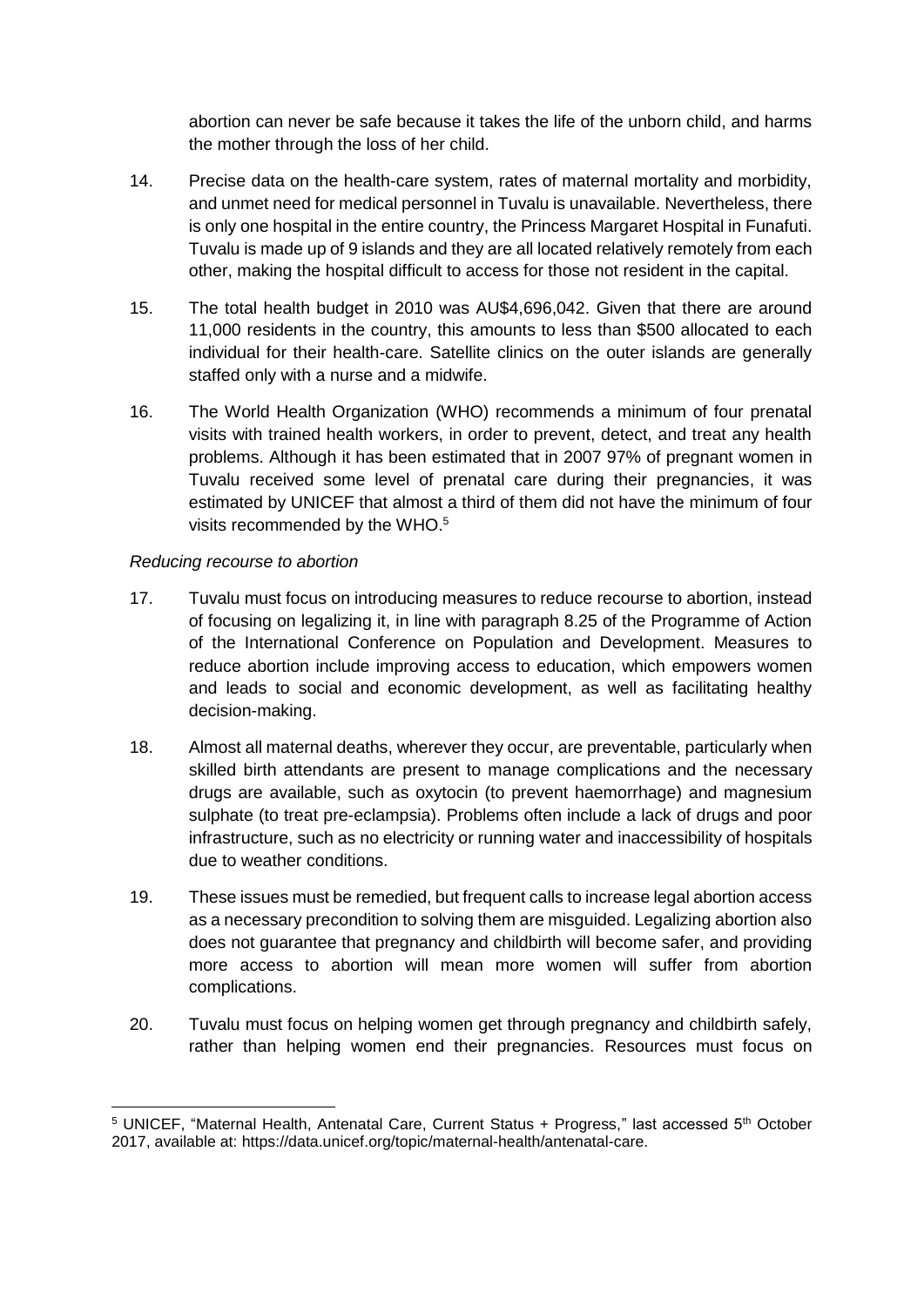improving conditions where necessary and providing greater access to health-care for pregnant women, women undergoing childbirth, and postpartum women.

#### **(c) Recommendations**

- 21. In light of the aforementioned, ADF International suggests the following recommendations be made to Tuvalu:
	- a. Affirm that there is no international human right to abortion and that the right to life applies from conception until natural death, and as such that the unborn child has the right to protection of his or her life at all points;
	- b. Resist calls to further liberalize abortion, and instead implement laws aimed at protecting the right to life of the unborn;
	- c. Recognize that the legalization of abortion will not make pregnancy and childbirth any safer, especially where serious problems and limitations exist in the health-care sector;
	- d. Improve health-care infrastructure, access to emergency obstetric care, midwife training, and resources devoted to maternal health; and
	- e. Focus on safely getting mothers and babies through pregnancy and childbirth, with special attention paid to improving health-care access for women in poverty and those women living on the outer islands.